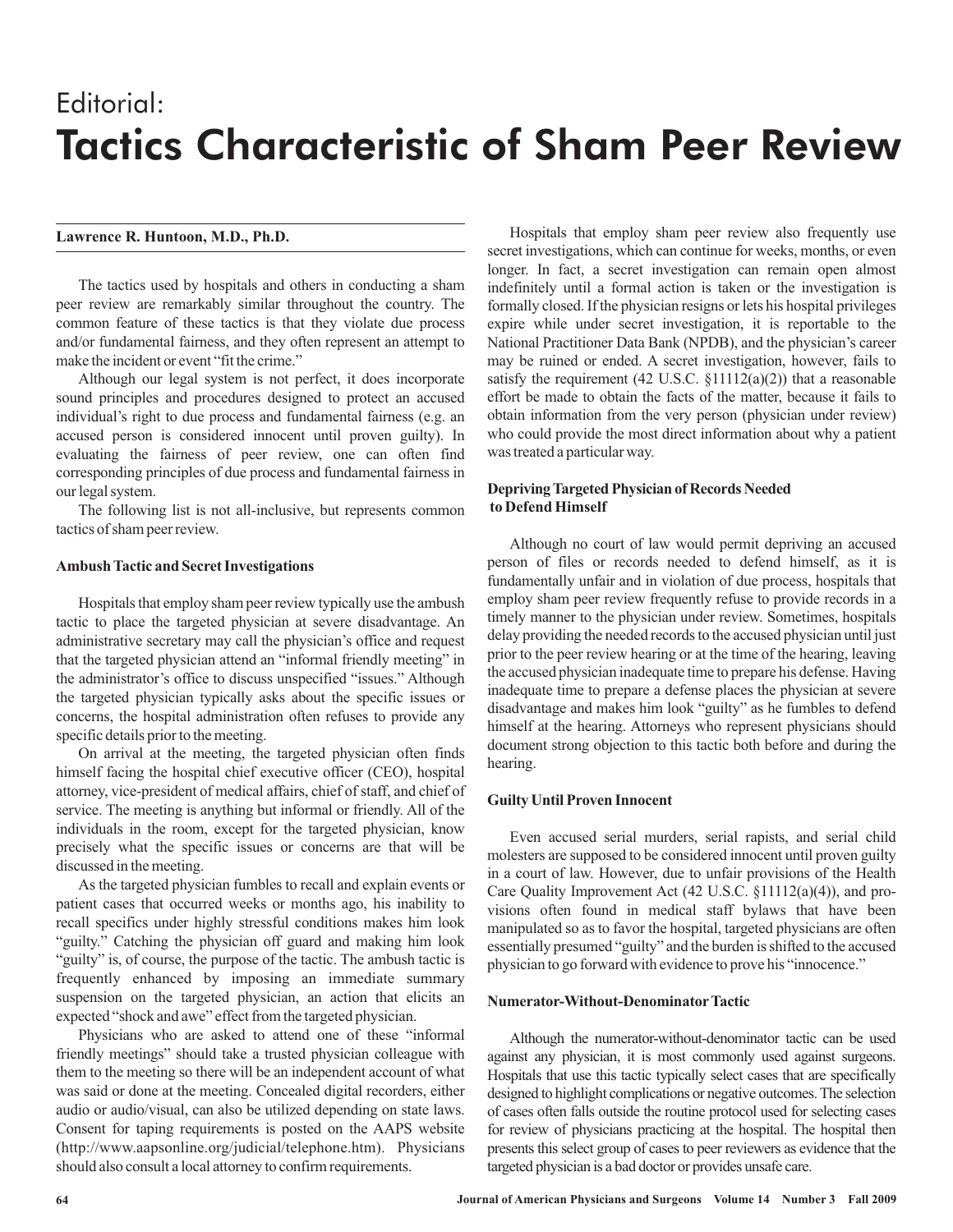Hospitals that use this tactic specifically omit the denominator (how many cases of that type the physician has performed over a period of time), thus eliminating the possibility of calculating a complication rate that could be used to make a fair comparison with statistics of other colleagues, or statistics published in medical literature. Virtually all surgeons, of course, experience complications, and the only surgeons who have zero complications are those who do not perform surgery, or who do not report their complications.

# **Misrepresenting the Standard of Care**

This tactic takes advantage of the fact that it is very common for physicians to hold legitimate differences of professional opinion concerning optimal treatment for a specific patient or condition. Hospitals that employ this tactic frequently hire an outside expert who opines that because the targeted physician did not use the same surgical technique or medical treatment that the expert prefers, the targeted physician must be practicing beneath the standard of care. However, if the accused physician can provide evidence, either from the medical literature or from expert testimony, that justifies the treatment provided, then the issue is clearly a matter of difference of professional opinion and not a standard-of-care issue. In some cases, Medicare billing guidelines have even been misrepresented in peer review as a clinical standard of care.

#### **Trumped-Up and/or False Charges**

Hospitals that use sham peer review frequently bring trumpedup, fabricated, and totally false charges against targeted physicians. Charges are often pretextual, consisting of more "spin" than substance. Some examples and associated characteristics include:

- A "stack" of invalid incident reports or complaints—creating an appearance of a large quantity of actual valid incidents/complaints;
- "Sanitization" of meeting minutes (altering wording so as to show the targeted physician in unfavorable light, or place targeted physician at disadvantage);
- Use of summaries or abstracts (subject to manipulation/editing) prepared by hospital employees;
- Use of hearsay evidence; •
- Strategic omissions of fact that place the targeted physician at a disadvantage;
- Highly damaging accusations of alcohol or drug abuse where there is no substantial or credible evidence to suggest that the accused physician has a problem;
- Prosecution choreographed/presented by one person under the hospital's influence or control, with an agenda not in furtherance of quality care;
- Wrongfully attributing the deficiency of the hospital or others solely to the targeted physician; and
- Accusers who are frequently guilty of the same accusations being made against the targeted physician.

In sham peer review, where the hospital controls the entire process and acts as judge, jury, and executioner, the truth or falsity of charges makes no difference, and the truth and the facts do not matter because the outcome is predetermined and the process is rigged.

# **Abuse of the "Disruptive Physician" Label**

The definition of "disruptive physician" is highly subjective and subject to manipulation and abuse. Recently, the general and vague definition of "disruptive physician" has been fortified with the more specifically vague and subjective descriptions in the "Code of Conduct" as promulgated by the Joint Commission on Accreditation of Healthcare Organizations (JCAHO). Nonverbal conduct, such as facial expression and body language, can be used to label a physician "disruptive," and no evidence is required beyond how the accuser feels.

Increasingly, the term "disruptive physician" has become synonymous with "mentally impaired" physician. A physician who is wrongfully labeled "disruptive" because he does not agree with the hospital administration's views, or complains about substandard care in the hospital, can be subjected to inpatient treatment at a facility that specializes in treating "disruptive physicians." "Treatment" at one of these facilities may include treatment with medications, which if the "dissident physician" refuses to take "voluntarily," may result in automatic termination of privileges for failure to comply with the recommended "treatment." Physicians typically emerge from one of these "treatment" facilities with psychiatric diagnoses of narcissistic personality disorder, obsessive-compulsive disorder, or both.

#### **Dredging Up Old Cases to Justify Summary Suspension**

Hospitals that use sham peer review frequently will use cases occurring in the distant past to justify a contemporaneous summary suspension. This tactic suffers from an obvious flaw in logic: If hospital officials truly believed that the physician posed an imminent danger to patients months ago, why did they wait and allow the physician to continue to practice, instead of summarily suspending the physician at the time when the incident occurred, in order to protect patients?

#### **Ex-Parte Communications**

Although no court of law would allow a prosecutor, judge, or witnesses to meet with members of the jury outside the hearing to discuss or influence a case, similar ex-parte communications occur frequently in sham peer review. Although such ex-parte communications taint the entire hearing process and clearly violate fundamental fairness and due process, hearing officers, hired by the hospital, often allow ex-parte communications.

# **Hospital Attorney or Conflicted Attorney Used to Influence the Peer Review Process**

Hospitals that employ sham peer review often will use an attorney who represents the hospital or who represents both the hospital and medical staff simultaneously (i.e. a conflicted attorney) to influence the peer review process.

The goals and interests of a hospital administration and a medical staff are not identical. The medical staff is the primary entity in a hospital that is responsible for assuring safe and competent care of patients. Although a hospital administration also has responsibility for assuring quality care, the administration also has a fiduciary duty to assure the profitable operation of the hospital, a goal that may conflict with optimal care of individual patients.

Hospital attorneys, or attorneys who have a conflict of interest in simultaneously representing the hospital administration and medical staff, influence the peer-review process and thus violate due process and fundamental fairness. Although a medical staff can hire its own independent attorney to give advice concerning the peer-review process, peer review should be performed by peers (other physicians on staff) and should not be influenced by the hospital administration, or its attorney or a conflicted attorney, prior to the matter reaching the level of the hospital board of directors.